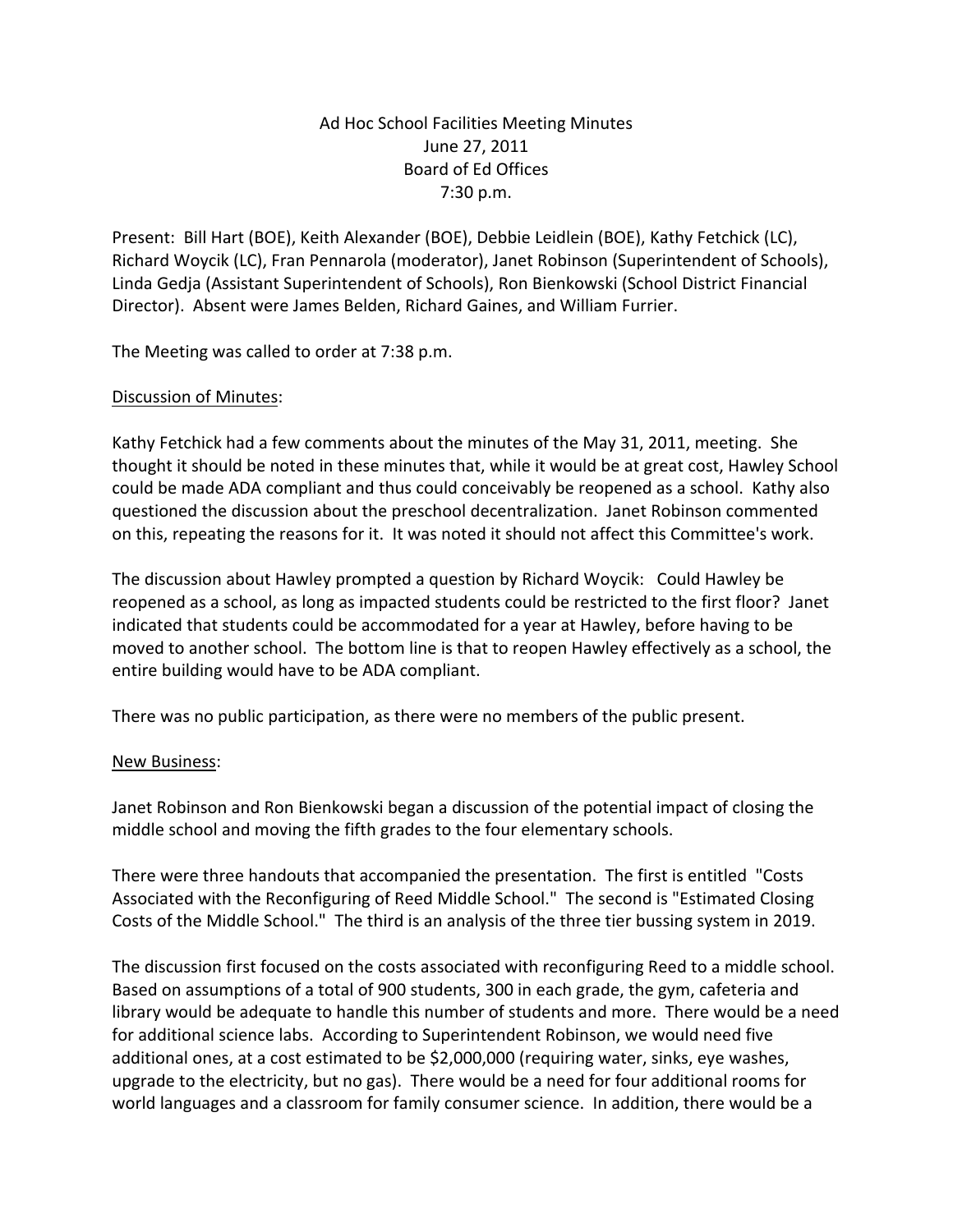need for another art room. Debbie Leidlein questioned us as to whether the portables that would be needed for this approach could be equipped as science labs? Ron Bienkowski indicated that they could but that it would substantially increase the cost (he thought by up to three times).

In terms of instructional impact on the fifth grade music program, Janet Robinson pointed out that a lot would depend on the operational budget at the time but, to continue with the orchestra program, would require one or two itinerant teachers. The DARE Program would also have to be decentralized. Rich questioned as to whether or not we could transport the children to the orchestra, as opposed to the teacher to the children. Given that the orchestra currently runs on three of the six days in a cycle, this is unlikely.

Ron Bienkowski discussed the document entitled "Estimated Closing Costs of the Middle School." It was pointed out, at the outset, that the gyms are used seven days a week year round and need to be heated, cleaned and maintained. Janet pointed out that the district servers are at the middle school and would either have to be maintained there, as part of the Town's operation of the facility, or moved. They are in a climate controlled room. It was pointed out that the electrical costs for running the Reed School are greater than the costs for the middle school because Reed has air conditioning.

A general discussion ensued as to the number of classrooms that would be needed at the Reed School to accommodate the estimated sixth, seventh and eighth population in 2017. It was pointed out that the seventh and eighth grade levels require clusters with four teachers (hence, 100 students at the current BOE guidelines), while the sixth grade level has two teacher clusters (50 students). It was also noted that current certifications for teachers are K through 6 and 7 through 12.

There was some confusion as to what projections we should utilize. Janet Robinson handed out a document entitled "Enrollment by Grade, updated 4/13/2011." There was a wide ranging discussion as to classrooms needed for special education, art, and other enrichment rooms. It was acknowledged by all, that there are multiple variables.

Bill Hart suggested, as an additional consideration for the Committee, the possibility of turning Reed into a traditional middle school, seventh and eighth grades, and moving the fifth and sixth to the elementary schools. Janet Robinson indicated that this was, at least educationally, sound.

The Committee did consider briefly the prospect of moving the eighth grade to the middle school and perhaps keeping part of the middle school open. Mixing eighth graders with the high school population was deemed problematic for a variety of reasons. It was anticipated that there would be considerable parent resistance to such a move.